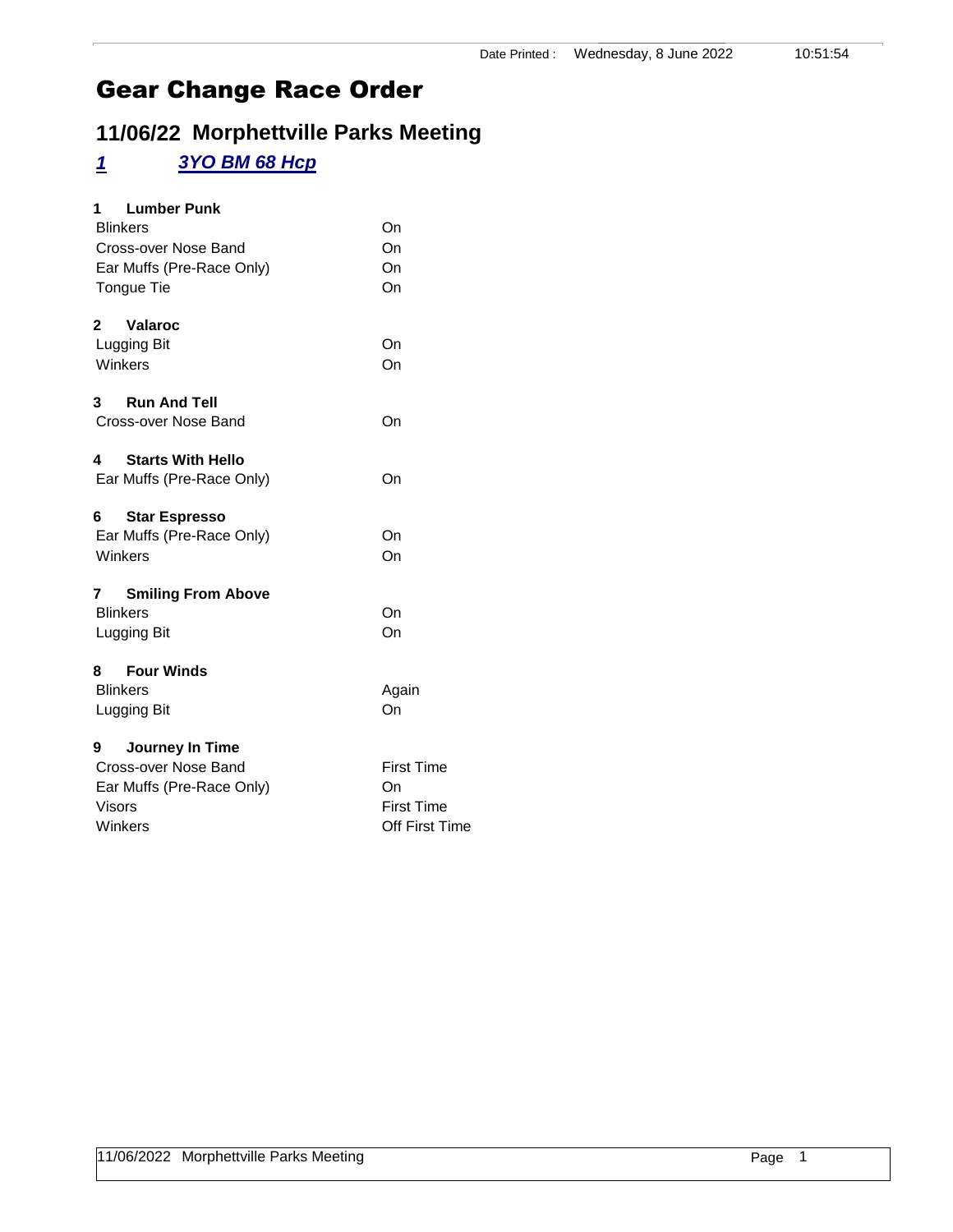## **11/06/22 Morphettville Parks Meeting**

### *2 2UP Maiden Plte*

| <b>Blue Luna</b><br>1<br><b>Blinkers</b>                                                                      | On                                     |
|---------------------------------------------------------------------------------------------------------------|----------------------------------------|
| 2 Chuck Nation<br>Ear Muffs (Pre-Race Only)<br>Lugging Bit                                                    | <b>First Time</b><br><b>First Time</b> |
| 5<br><b>Hansom Man</b><br><b>Blinkers</b><br>Lugging Bit                                                      | On<br>On                               |
| Willaston<br>6<br>Ear Muffs (Pre-Race Only)                                                                   | On                                     |
| 7<br><b>Brazen Eagle</b><br>Cross-over Nose Band<br><b>Tongue Tie</b>                                         | On<br><b>First Time</b>                |
| <b>Dixie Whistler</b><br>8<br>Bubble Cheeker (Off Side)<br>Ear Muffs (Pre-Race Only)                          | On<br>On                               |
| Yeah Yeah Nah<br>10<br><b>Blinkers</b><br><b>Tongue Tie</b>                                                   | On<br><b>First Time</b>                |
| 11 Angel Of Boom<br><b>Blinkers</b><br>Cross-over Nose Band<br>Ear Muffs (Pre-Race Only)<br><b>Tongue Tie</b> | On<br>On<br>On<br>On                   |
| 12 Lady De Lune<br>Ear Muffs (Pre-Race Only)                                                                  | <b>First Time</b>                      |
| 13<br><b>Legless Lady</b><br>Ear Muffs (Pre-Race Only)                                                        | On                                     |
| <b>Magiclane</b><br>14<br>Ear Muffs (Pre-Race Only)                                                           | <b>First Time</b>                      |
| <b>Apache Fox</b><br>15<br>Cross-over Nose Band<br>Lugging Bit                                                | On<br>On                               |
| 17<br><b>Tupoleu</b><br>Nose Roll<br><b>Tongue Control Bit</b>                                                | On<br>On                               |
| 10 Mooic And More                                                                                             |                                        |

#### **18 Magic And More**

| 11/06/2022 Morphettville Parks Meeting | Page 2 |  |
|----------------------------------------|--------|--|
|----------------------------------------|--------|--|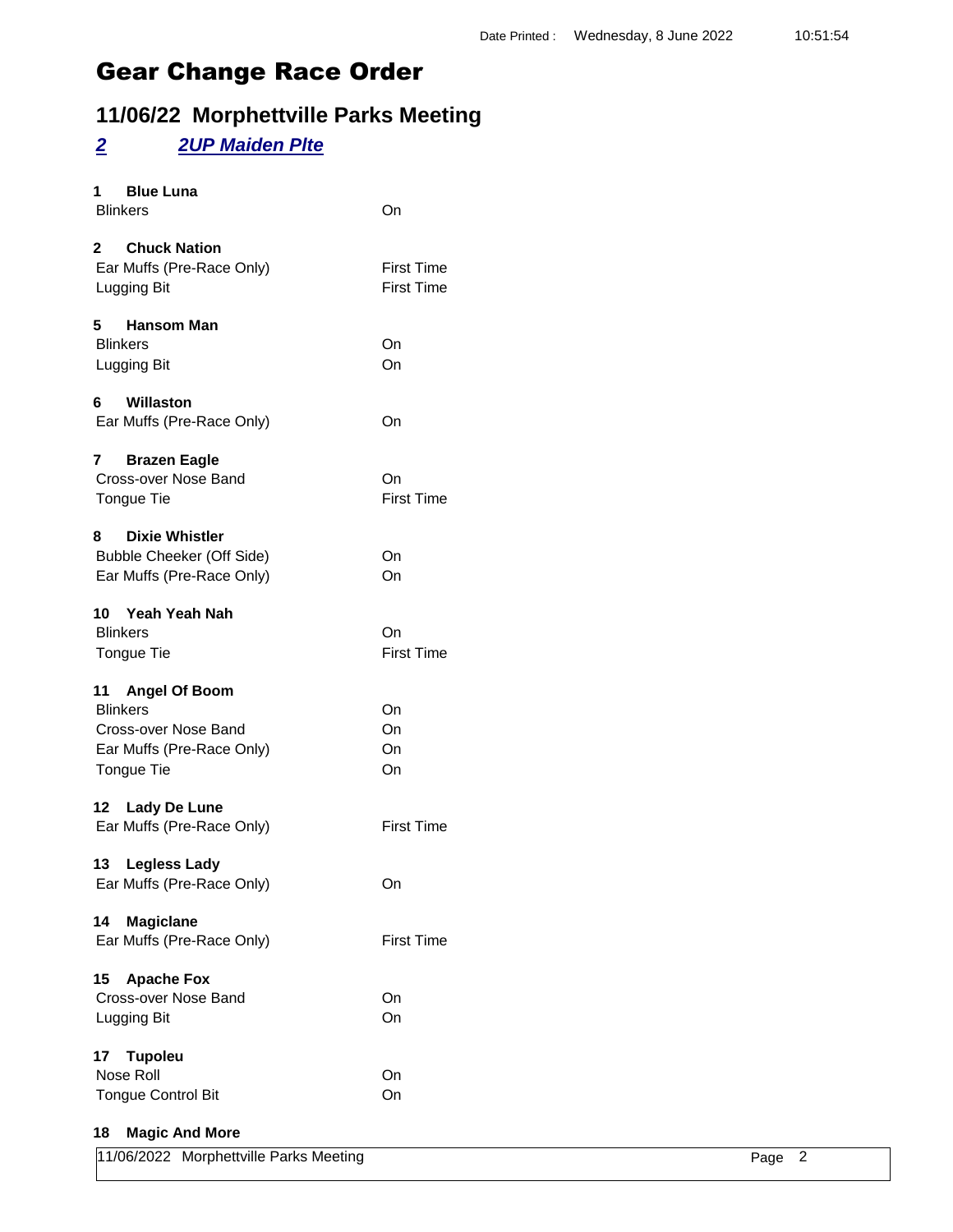## **11/06/22 Morphettville Parks Meeting**

Blinkers First Time Cross-over Nose Band On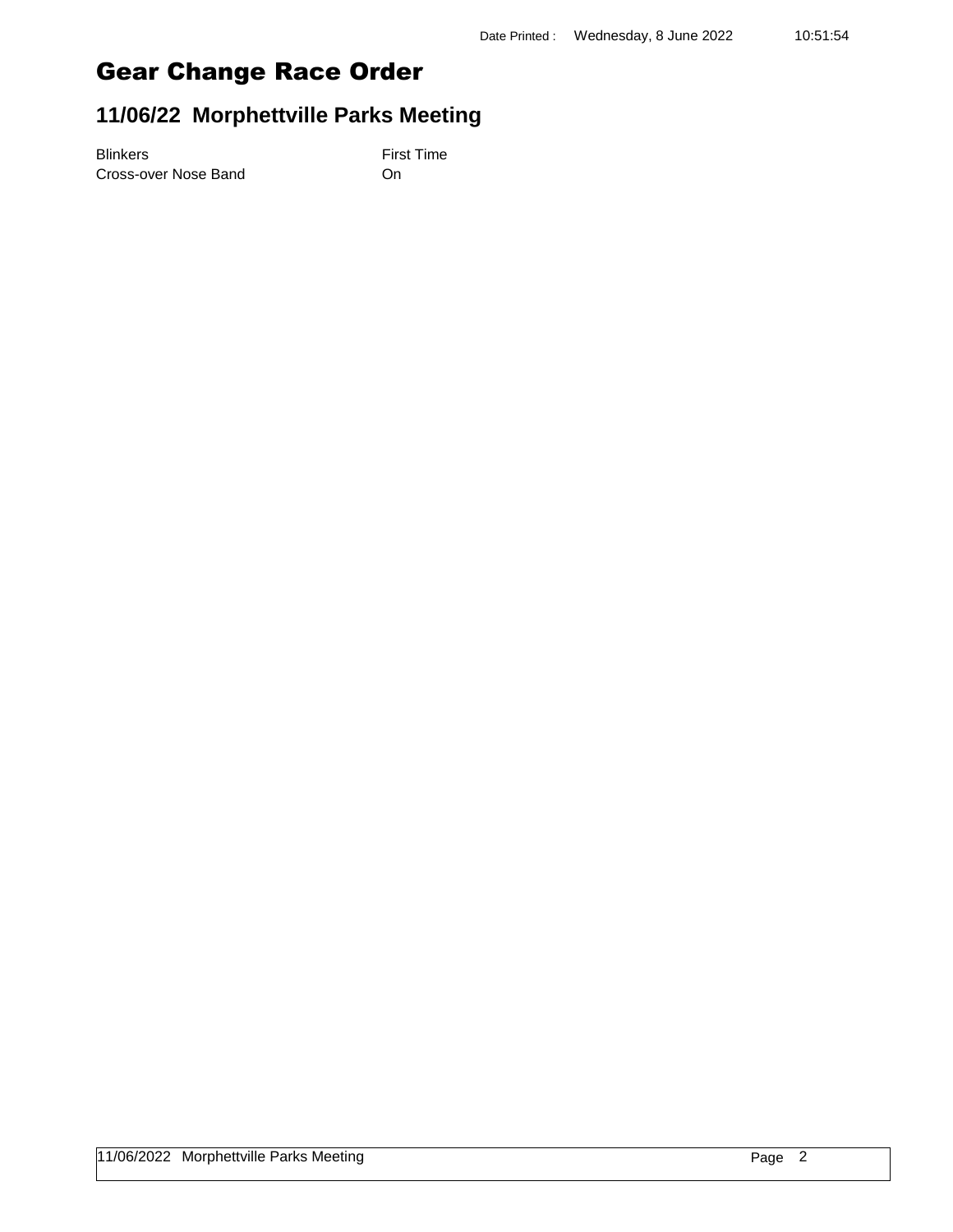## **11/06/22 Morphettville Parks Meeting**

### *3 2YO CL1 Plte*

| 1<br><b>Gold Bucket</b><br>Tongue Tie                                               | On                                     |
|-------------------------------------------------------------------------------------|----------------------------------------|
| $2^{\sim}$<br><b>Everylittle Breeze</b><br>Lugging Bit                              | On                                     |
| $\mathbf{3}$<br><b>Celtic Vader</b><br><b>Blinkers</b><br>Ear Muffs (Pre-Race Only) | On<br>On                               |
| <b>Prance 'N' Dance</b><br>4<br><b>Blinkers</b><br>Lugging Bit                      | On<br>On                               |
| 5<br><b>Club Punter</b><br>Cross-over Nose Band                                     | On                                     |
| 6 For Boog's Sake<br>Cross-over Nose Band                                           | <b>First Time</b>                      |
| Soames<br>8.<br><b>Blinkers</b><br>Cross-over Nose Band                             | <b>First Time</b><br><b>First Time</b> |
| 9<br><b>Monseagle</b><br><b>Blinkers</b>                                            | On                                     |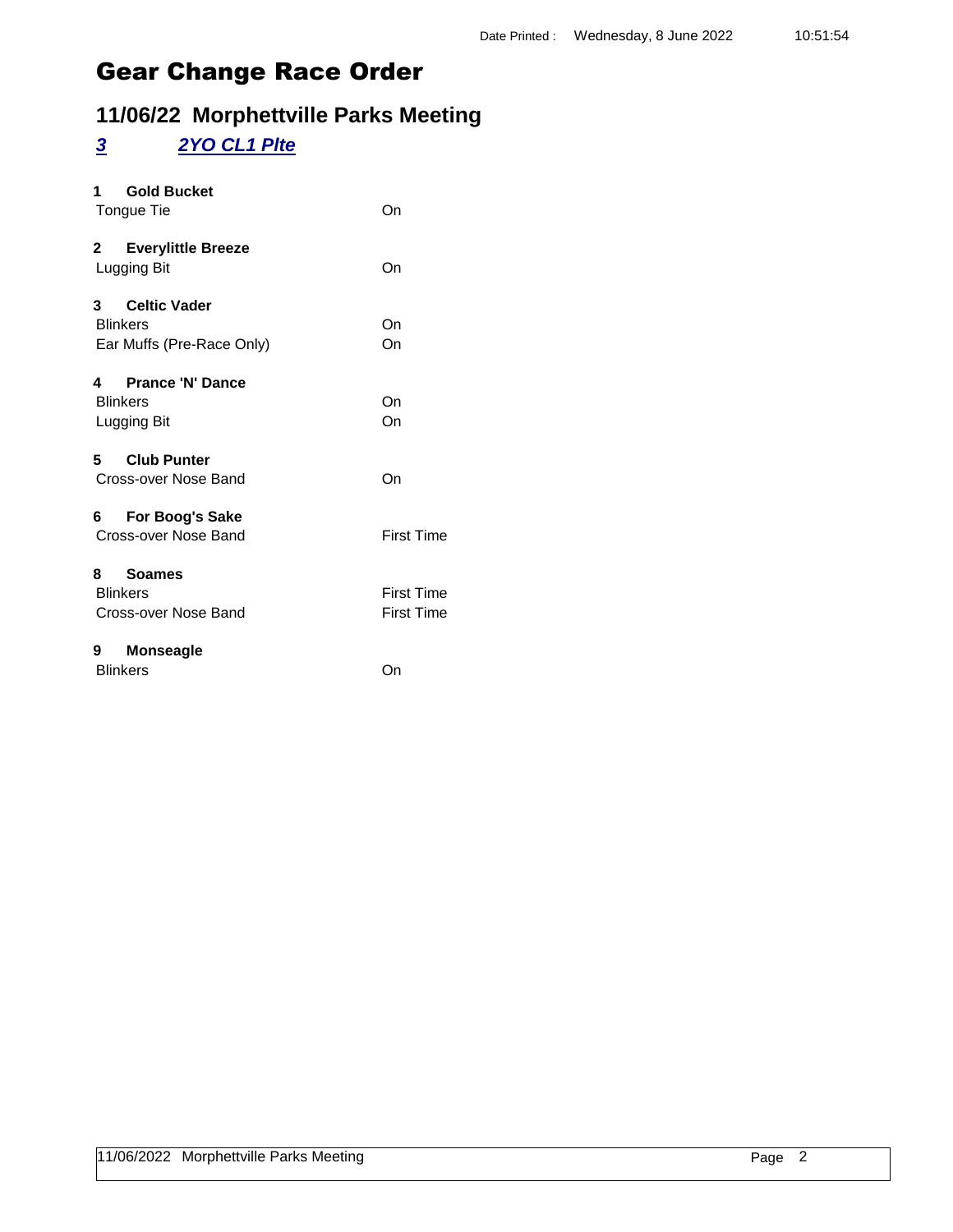## **11/06/22 Morphettville Parks Meeting**

#### *4 BM 86 Hcp*

| 1 $\overline{\phantom{a}}$<br><b>Outlaws Revenge</b><br>Ear Muffs<br>Ear Muffs (Pre-Race Only) | <b>First Time</b><br>Off First Time |
|------------------------------------------------------------------------------------------------|-------------------------------------|
| $\mathbf{2}$<br><b>Rock The Ring</b><br><b>Blinkers</b><br>Lugging Bit                         | On<br>On                            |
| 3 Extra Time<br><b>Blinkers</b><br>Cross-over Nose Band                                        | On<br>On                            |
| <b>Turbeau</b><br>4<br><b>Blinkers</b>                                                         | On                                  |
| 5 Street Life<br><b>Tail Chain</b><br>Tongue Control and Lugging Bit<br>Tongue Tie             | On<br>On<br>On                      |
| <b>Hypercane</b><br><b>Blinkers</b>                                                            | On                                  |
| 7 Kenyan Wonder<br><b>Bit Lifter</b><br>Ear Muffs (Pre-Race Only)<br>Tongue Tie                | On<br>On<br>On                      |
| 8 Rohlon Drunk<br>Winkers                                                                      | On                                  |
| <b>Scout's Honour</b><br>9<br>Winkers                                                          | On                                  |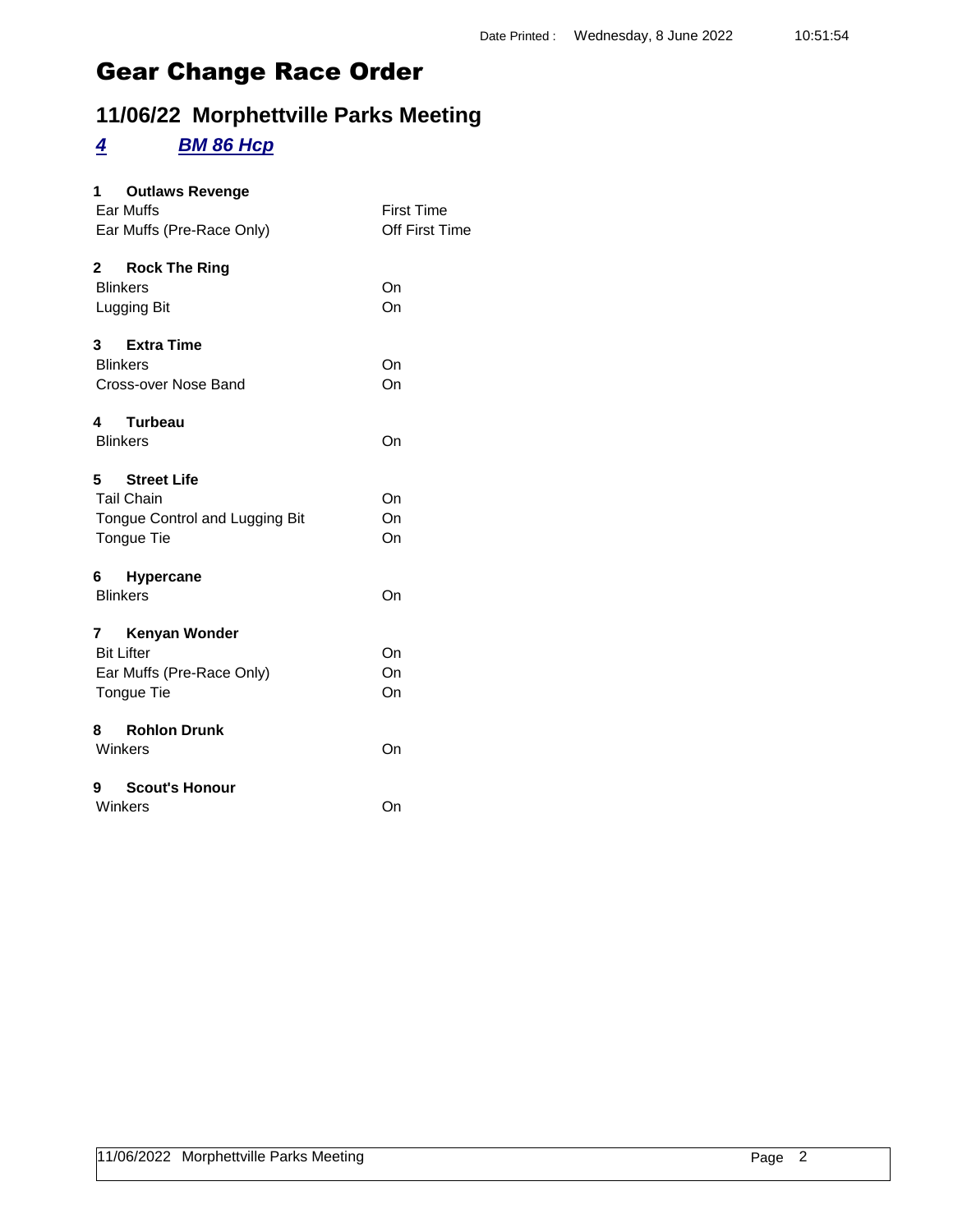## **11/06/22 Morphettville Parks Meeting**

#### *5 BM 78 Hcp*

| 1.<br><b>Toyetic</b><br>Ear Muffs (Pre-Race Only)<br>Tongue Tie<br>Winkers  | On<br>On<br>On                         |
|-----------------------------------------------------------------------------|----------------------------------------|
| <b>Medieval Miss</b><br>2<br>Tongue Tie                                     | On                                     |
| <b>Rudimental (FR)</b><br>$3^{\circ}$<br>Cross-over Nose Band<br>Tongue Tie | <b>First Time</b><br><b>First Time</b> |
| 4 Witsabouthim (NZ)<br><b>Blinkers</b><br><b>Tongue Tie</b>                 | On<br>On                               |
| 5 Capricorn Ridge<br>Nose Roll                                              | On                                     |
| 6 King Of Pharaohs<br>Cross-over Nose Band<br><b>Visors</b>                 | On<br>On                               |
| Ourkhani<br>7<br><b>Bubble Cheeker (Near Side)</b><br><b>Visors</b>         | On<br>On                               |
| 8 Santelmo Fuego<br><b>Blinkers</b><br>Tongue Tie                           | On<br>On                               |
| <b>Rising Renown (NZ)</b><br>9<br>Cross-over Nose Band<br>Nose Roll         | On<br>On                               |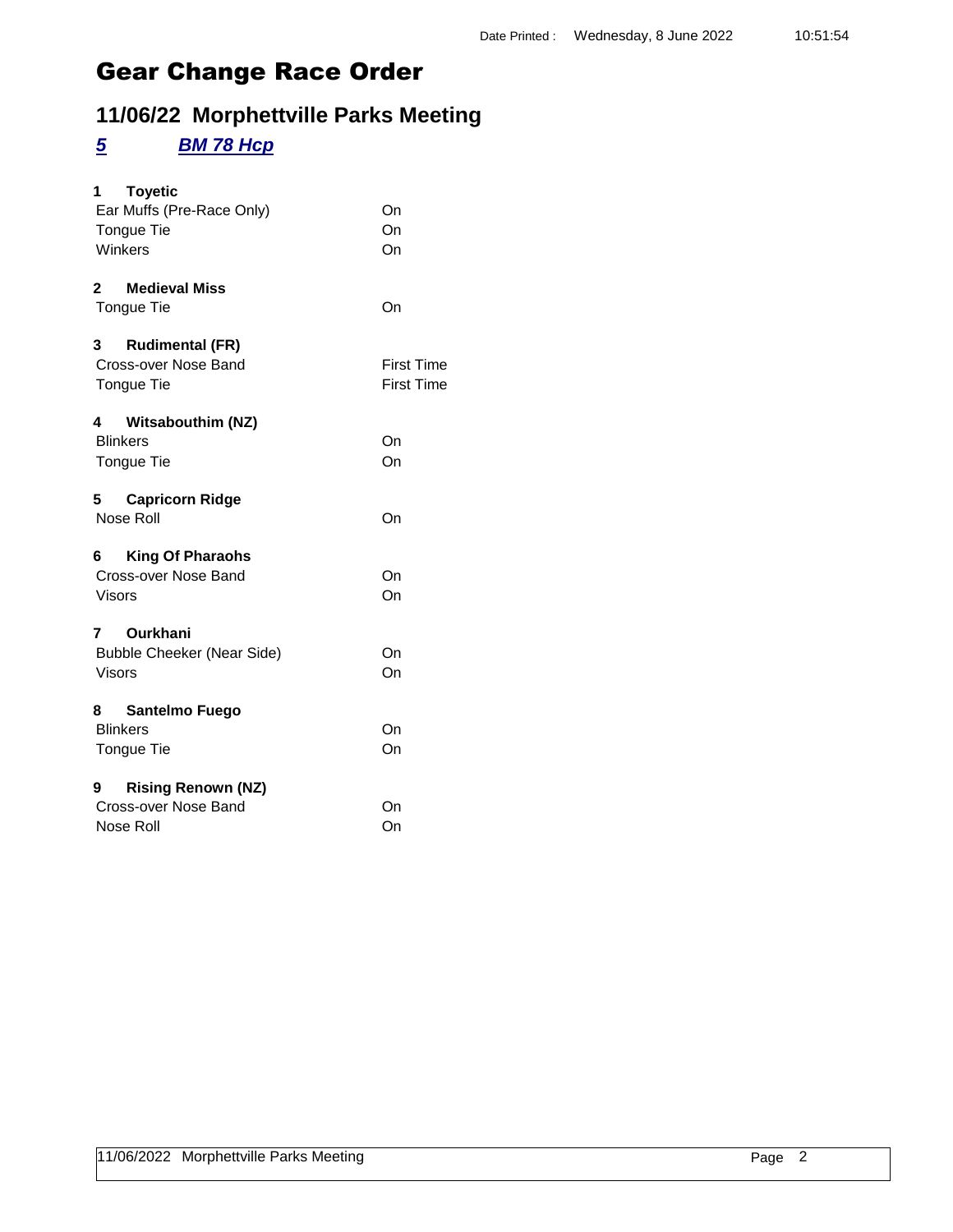## **11/06/22 Morphettville Parks Meeting**

### *6 BM 82 Hcp*

| <b>Grinzinger Star (NZ)</b><br>1<br>Lugging Bit<br>Tongue Tie                                            | On<br>On       |
|----------------------------------------------------------------------------------------------------------|----------------|
| $2^{\circ}$<br><b>Ritratto</b><br>Cross-over Nose Band                                                   | On             |
| <b>Magnetic Edge</b><br>3<br><b>Bubble Cheeker (Near Side)</b><br><b>Stallion Chain</b><br><b>Visors</b> | On<br>On<br>On |
| 4 Call Me Shamus<br><b>Blinkers</b>                                                                      | On             |
| 5 Jaguary (NZ)<br>Ear Muffs (Pre-Race Only)                                                              | On             |
| <b>Noname Lane</b><br>7<br>Cross-over Nose Band<br>Ear Muffs (Pre-Race Only)<br>Tongue Tie               | On<br>On<br>On |
| 8 Perfect Route<br><b>Blinkers</b>                                                                       | On             |
| <b>France's Boy</b><br>9<br><b>Blinkers</b><br><b>Tail Chain</b>                                         | Again<br>On    |
| Getouttheway<br>10 -<br><b>Blinkers</b>                                                                  | On             |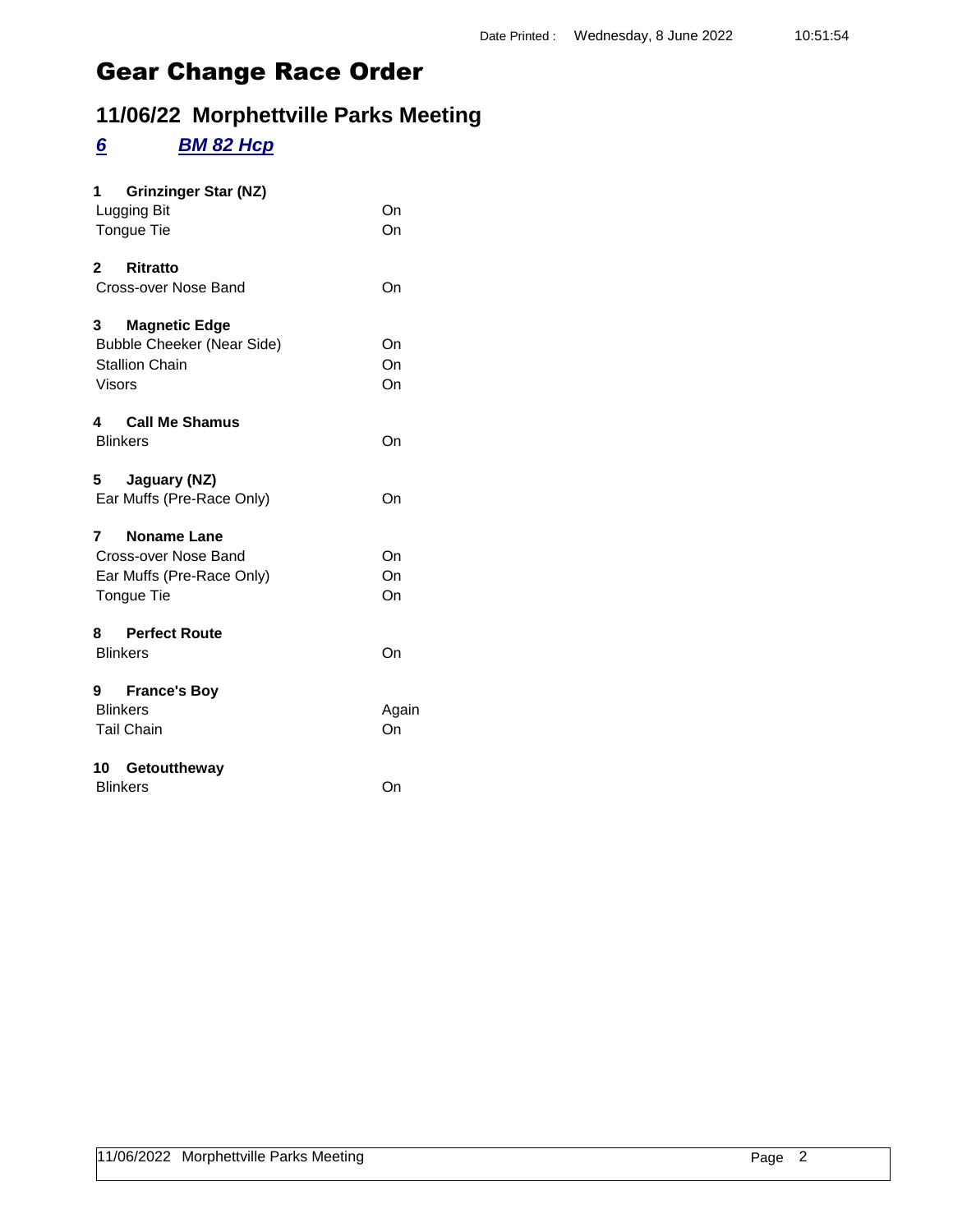## **11/06/22 Morphettville Parks Meeting**

### *7 BM 68 Hcp*

| <b>Jaamint</b><br>1<br>Winkers                                                                | On                               |
|-----------------------------------------------------------------------------------------------|----------------------------------|
| 2 Alsvior<br><b>Barrier Blanket</b><br>Tongue Tie<br>Winkers                                  | On<br>On<br>On                   |
| 3<br><b>Next Dimension (NZ)</b><br>Ear Muffs (Pre-Race Only)<br>Lugging Bit                   | On<br>On                         |
| Cashin' Chex (NZ)<br>4<br>Cross-over Nose Band<br>Ear Muffs (Pre-Race Only)                   | On<br>On                         |
| 5<br><b>Sacred Armour (NZ)</b><br><b>Blinkers</b><br>Ear Muffs (Pre-Race Only)                | On<br>On                         |
| 6<br>Yanacocha<br><b>Concussion Plates (Front)</b><br>Lugging Bit<br><b>Tongue Tie</b>        | <b>First Time</b><br>On<br>Again |
| 7 Annika<br><b>Blinkers</b><br>Tongue Tie                                                     | On<br>On                         |
| 8<br><b>Castle of Kings (NZ)</b><br>Ear Muffs (Pre-Race Only)<br>Nose Roll<br>Tongue Tie      | On<br>On<br>On                   |
| Ambidazzle<br>9<br><b>Blinkers</b>                                                            | On                               |
| 10 Echo Boomer<br>Ear Muffs (Pre-Race Only)<br>Winkers                                        | On<br>On                         |
| 11<br><b>Disagreeable Miss</b><br><b>Blinkers</b>                                             | On                               |
| <b>Short Stories</b><br>12<br>Cross-over Nose Band<br>Ear Muffs (Pre-Race Only)<br>Tongue Tie | On<br>On<br>On                   |
| 13<br>Hateech                                                                                 |                                  |

| 11/06/2022 Morphettville Parks Meeting | Page |  |
|----------------------------------------|------|--|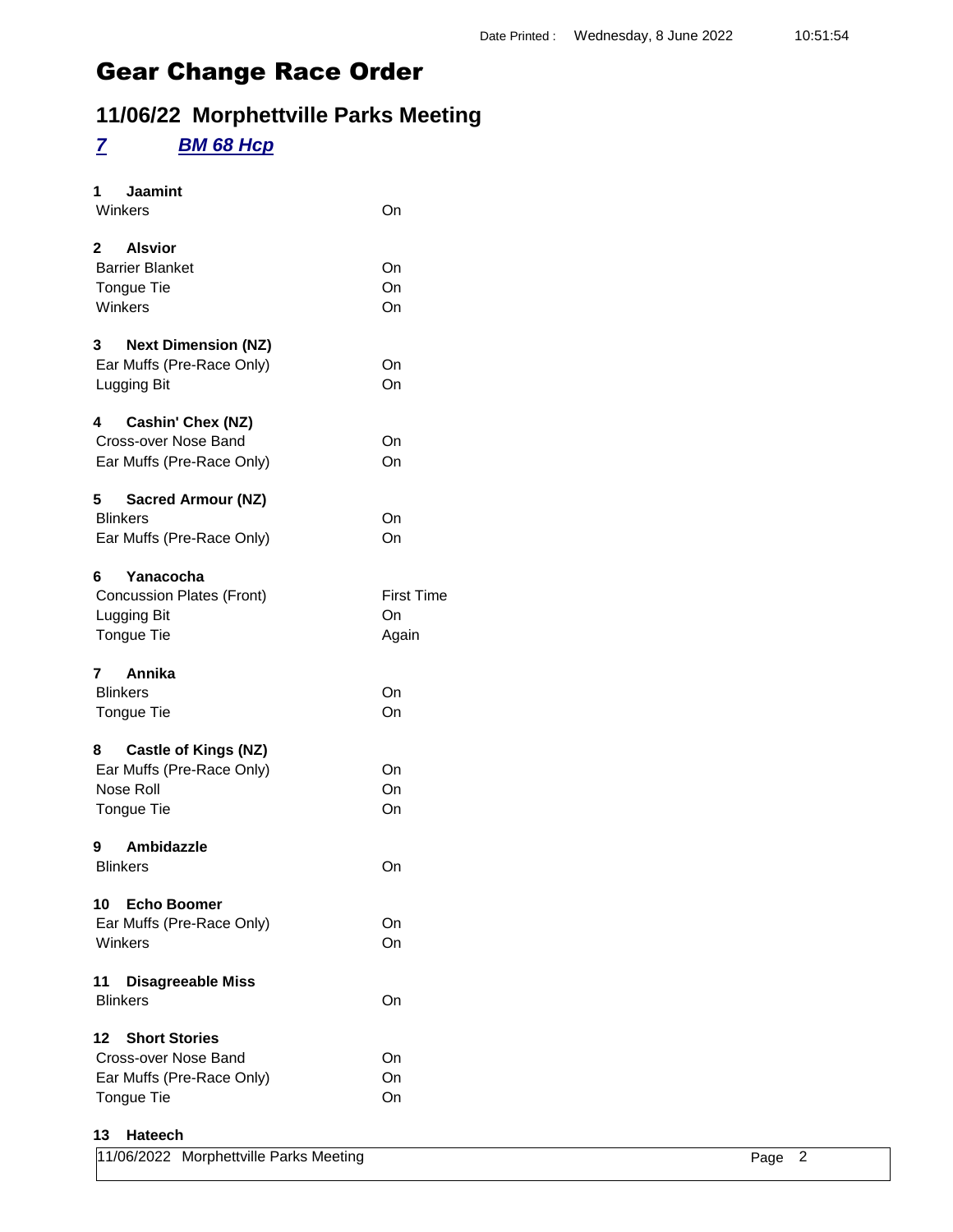## **11/06/22 Morphettville Parks Meeting**

Tongue Control Bit **On**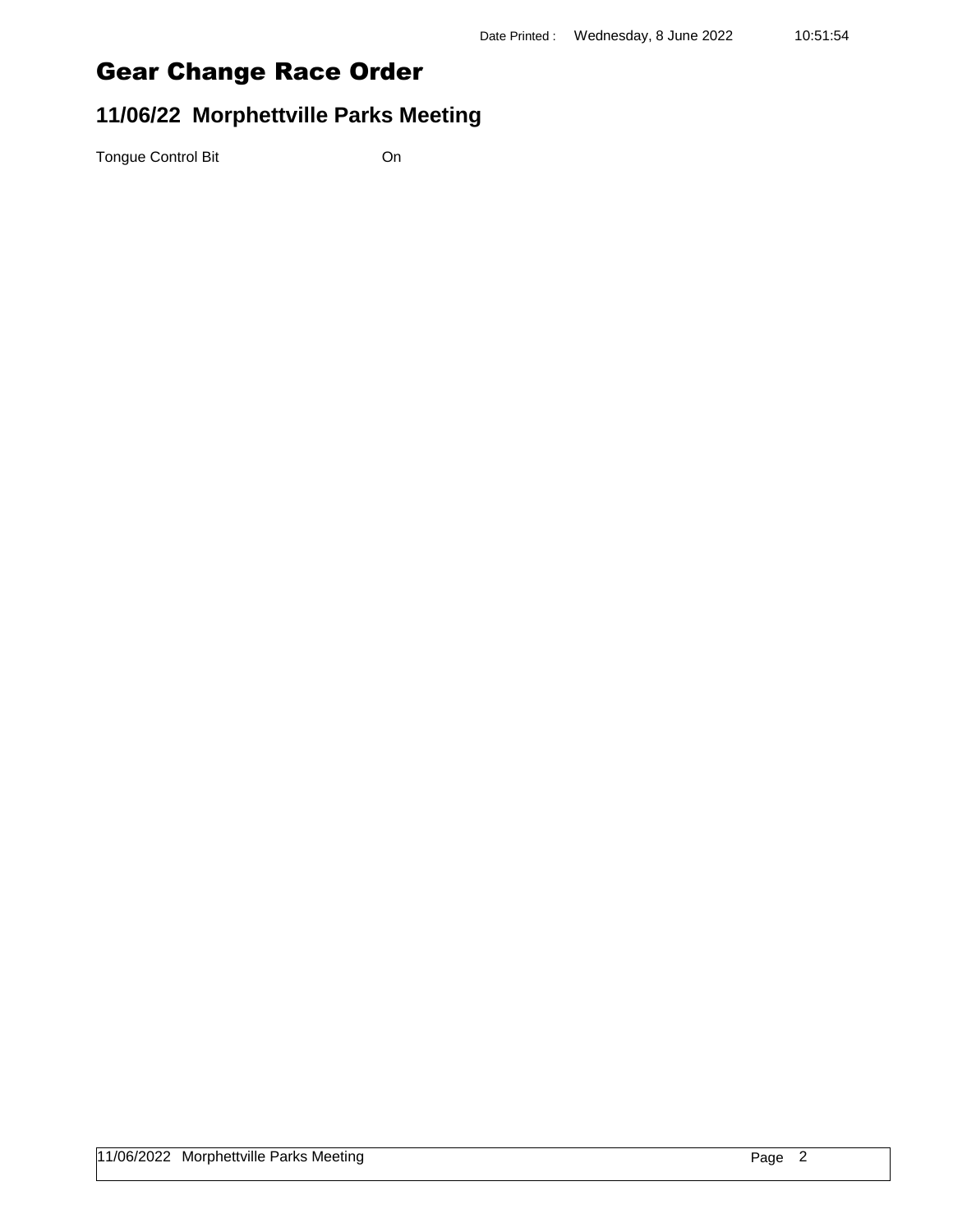## **11/06/22 Morphettville Parks Meeting**

#### *8 BM 68 Hcp*

| <b>Fighting Mclaren</b><br>1 $\overline{\phantom{a}}$<br>Ear Muffs (Pre-Race Only)<br>Nose Roll                       | On<br><b>First Time</b>          |
|-----------------------------------------------------------------------------------------------------------------------|----------------------------------|
| 2<br><b>Secret War</b><br>Pads (Front)<br>Winker (Off Side)                                                           | On<br>On                         |
| <b>Snipillicious</b><br>3.<br>Tongue Tie                                                                              | <b>First Time</b>                |
| Kayseri (NZ)<br>4<br><b>Blinkers</b>                                                                                  | On                               |
| 5 Grand Host<br><b>Blinkers</b>                                                                                       | On                               |
| 6<br><b>Load And Go</b><br>Ear Muffs (Pre-Race Only)<br>Lugging Bit                                                   | On<br>On                         |
| <b>Sea Witness</b><br>7<br><b>Blinkers</b><br>Cross-over Nose Band<br><b>Tongue Control Bit</b>                       | On<br>On<br>On                   |
| 8<br><b>Remastered</b><br>Tongue Tie<br>Winkers                                                                       | On<br>On                         |
| 9<br><b>Bon Pegasus</b><br><b>Blinkers</b><br><b>Tongue Tie</b>                                                       | On<br>On                         |
| 10 Chosen Blonde<br>Ear Muffs<br>Tongue Tie                                                                           | Again<br>On                      |
| <b>Old Time Rock</b><br>11<br>Cross-over Nose Band<br>Ear Muffs (Pre-Race Only)<br><b>Tongue Tie</b><br><b>Visors</b> | Off First Time<br>On<br>On<br>On |
| 12<br><b>Sunny Green</b><br><b>Blinkers</b><br>Tongue Tie                                                             | On<br>On                         |
| 13<br><b>Mystery Eclipse</b><br>Tongue Tie                                                                            | On                               |

| Tongue Tie |                                        |      |  |
|------------|----------------------------------------|------|--|
|            | 11/06/2022 Morphettville Parks Meeting | Page |  |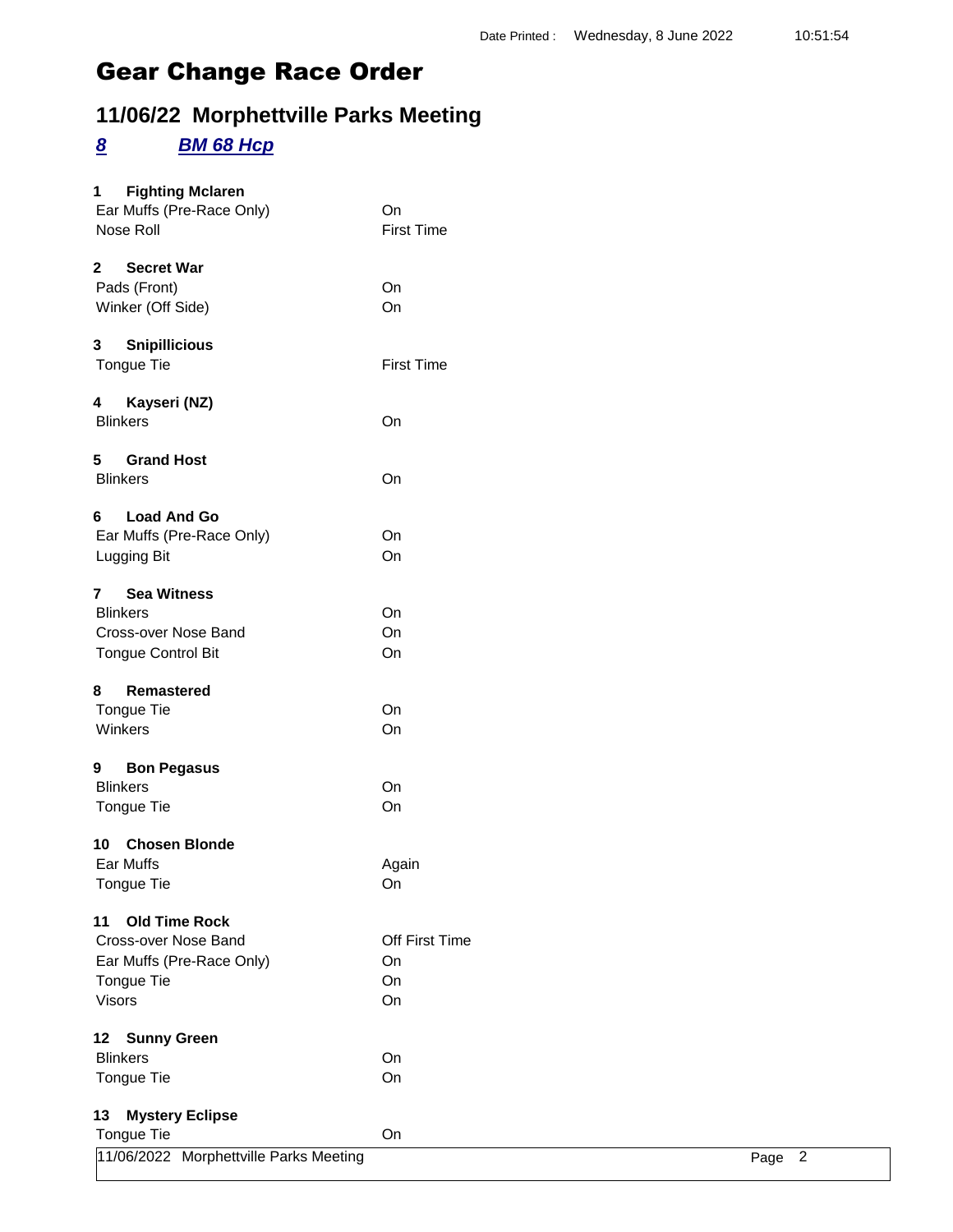### **11/06/22 Morphettville Parks Meeting**

#### **14 Silver Lining**

Bandages (Near Hind) **Depay in Alleman Contract Principle Principle Principle Principle Principle Principle Principle Principle Principle Principle Principle Principle Principle Principle Principle Principle Principle Prin** Tongue Tie **Again** Again

#### **15 Zarace**

Bar Plates (Front) On Blinkers Off First Time Cross-over Nose Band Again Lugging Bit On Tongue Tie **Again**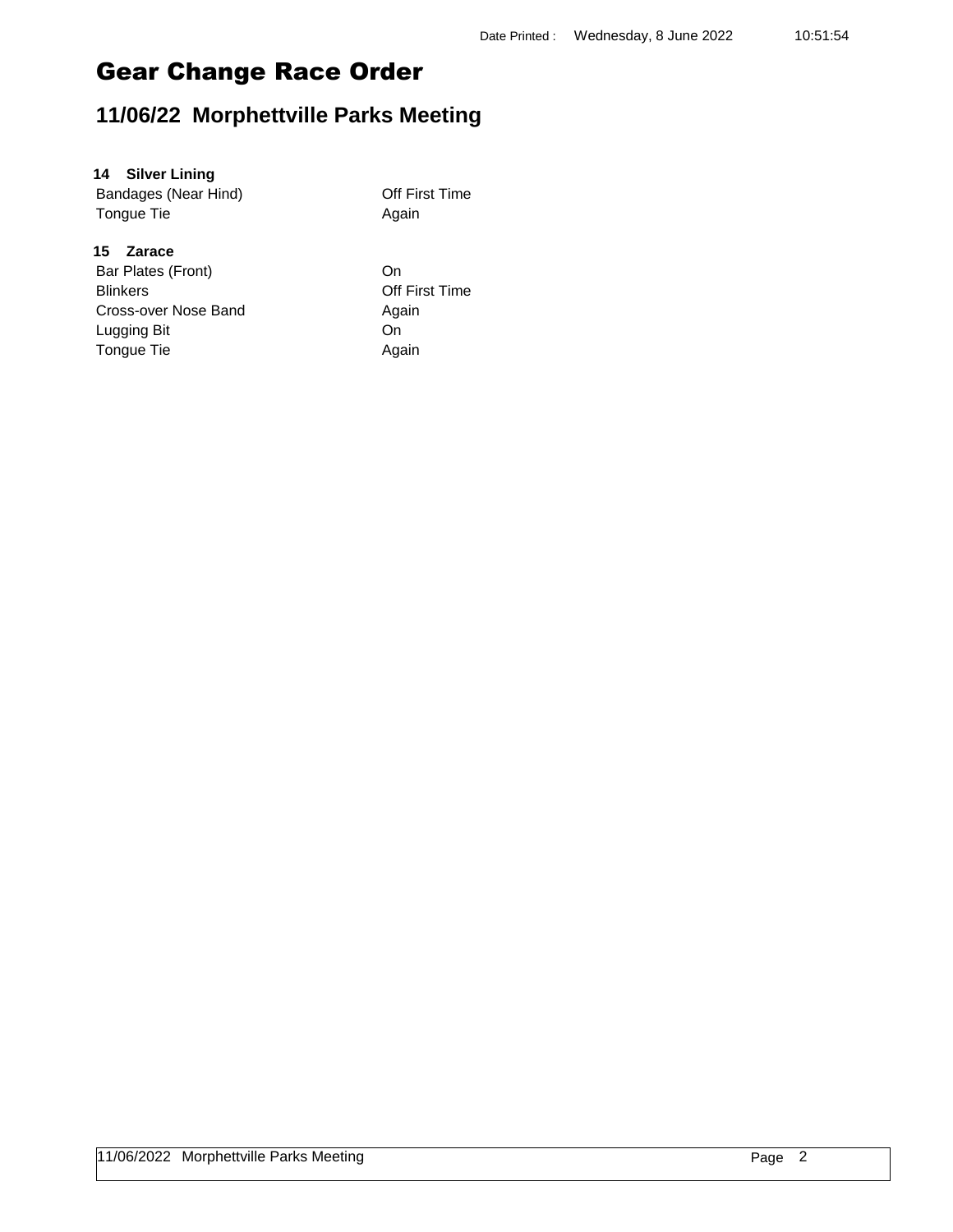## **11/06/22 Morphettville Parks Meeting**

## *9 BM 60 Hcp*

| <b>Trumpsta</b><br>1<br><b>Blinkers</b><br>Tongue Tie | On<br>On          |      |                |
|-------------------------------------------------------|-------------------|------|----------------|
| 2 Bolt By<br><b>Blinkers</b>                          | On                |      |                |
| 3 Unlaced (NZ)                                        |                   |      |                |
| <b>Blinkers</b>                                       | On                |      |                |
| Ear Muffs (Pre-Race Only)                             | On                |      |                |
| Fox D'or<br>4                                         |                   |      |                |
| Ear Muffs (Pre-Race Only)                             | On                |      |                |
| Winkers                                               | Off First Time    |      |                |
| <b>All Hard Wood</b><br>5                             |                   |      |                |
| Norton Bit                                            | On                |      |                |
| $\mathbf{7}$<br>Lomax                                 |                   |      |                |
| <b>Blinkers</b>                                       | On                |      |                |
| Ear Muffs (Pre-Race Only)                             | On                |      |                |
| <b>Native Blue</b><br>8                               |                   |      |                |
| <b>Blinkers</b>                                       | On                |      |                |
| 9 Carry The Musket                                    |                   |      |                |
| <b>Blinkers</b>                                       | On                |      |                |
| 10 Moscow Mule                                        |                   |      |                |
| <b>Blinkers</b>                                       | On                |      |                |
| 11 Another Free Glass                                 |                   |      |                |
| <b>Blinkers</b>                                       | Off First Time    |      |                |
| <b>Brushing Boots (Hind)</b>                          | Off First Time    |      |                |
| 12 Benz Baron                                         |                   |      |                |
| <b>Blinkers</b>                                       | On                |      |                |
| Mulga Lil (NZ)<br>13                                  |                   |      |                |
| <b>Blinkers</b>                                       | Again             |      |                |
| Winkers                                               | Off Again         |      |                |
| 14 Chromatica (NZ)                                    |                   |      |                |
| <b>Blinkers</b>                                       | Off First Time    |      |                |
| Ear Muffs (Pre-Race Only)                             | <b>First Time</b> |      |                |
| Nose Roll                                             | <b>First Time</b> |      |                |
| Tongue Tie                                            | On                |      |                |
| <b>Chloe's Day</b><br>15 <sub>1</sub>                 |                   |      |                |
| <b>Blinkers</b>                                       | On                |      |                |
| 11/06/2022 Morphettville Parks Meeting                |                   | Page | $\overline{2}$ |